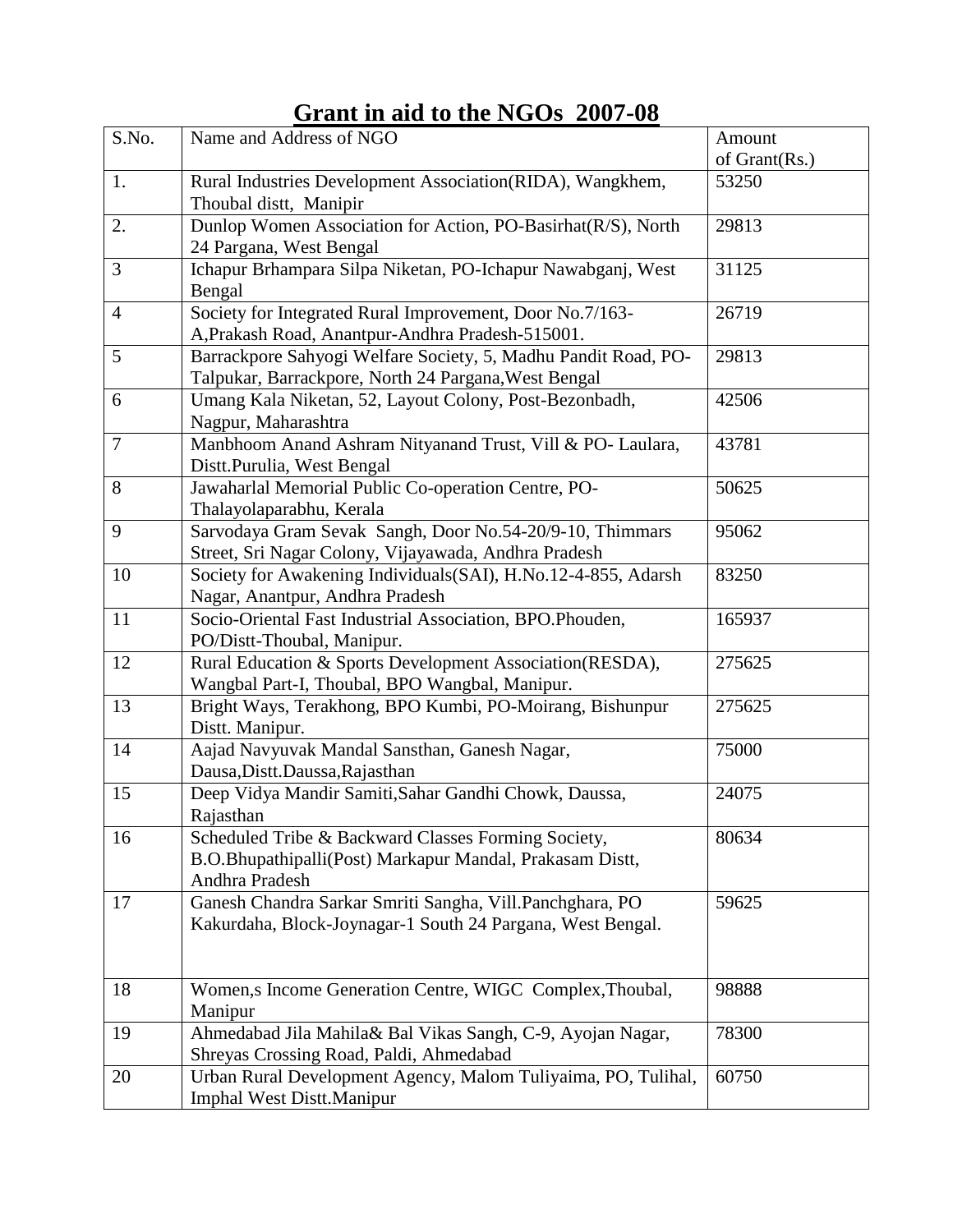| 21 | Centre for Rural Reconstruction & Social Soliditarity (CROSS),<br>Adaspur, Cuttack-754011                                                  | 81000  |
|----|--------------------------------------------------------------------------------------------------------------------------------------------|--------|
| 22 | Bethesda Homes, Door No.29-8-1A(Ground Floor), Chiluku<br>Durgaiah Street, Suryaraopet, Vijaywada-520002, Krishna<br>Distt.Andhra Pradesh. | 83700  |
| 23 | Bhagya Jyoti Rural Development Society, No.224, Ist Floor, Gulur<br>Road, Bagepalli-Kolar Distt, Karnataka.                                | 25313  |
| 24 | Umang Kala Niketan, 52, Nazul Layout Colony, Post. Bezonbagh,<br>Nagpur                                                                    | 150694 |
| 25 | Biju Pattanaik Rural Reconstruction Yoyona (BPRRY) At.<br>Deboyar Colony, PO/Distt.Nayagarh, Orissa.                                       | 69863  |
| 26 | South Eastern Rural Development Organisation (SERDO),<br>Sangaiyumpham Pt.11, Idgah Road, Wangjing, Manipur-795148                         | 104203 |
| 27 | Ratnakar Rural and Urban Bikas Institute, at PO Kabara Madhapur,<br>Via Mahimagadi, Distt. Dhenkanal, Orissa                               | 90113  |
| 28 | Integrated Rural Upliftment Service, Kayam, P.O. Thoubal, Distt.<br>Thoubal, Manipur                                                       | 54000  |
| 29 | CARE, Central Road, New Lambulan, New Checkon, Imphal                                                                                      | 39609  |
| 30 | Dr. B.R. Ambedkar Kishore Seva Sangh, Village Gopalpur, PO<br>Itaberia, Distt. Nadia, West Bengal                                          | 88312  |
| 31 | Institute for Social Action, at Olagada, P.O. Dhanua, PS Pir Tol,<br>Dist. Jagatsingh Pur, Orissa                                          | 24975  |
| 32 | Wangjing Tentha Farmers Development Association, Thentha,<br>Thumkhong Bazar, PO Wangjing, Distt. Thoubal, Manipur                         | 38250  |
| 33 | Maa Durga Rural Women's Udyog, at Rajendra Nagar, PO<br>Madhupatna, Distt. Cuttack, Orissa                                                 | 18938  |
| 34 | Naveen Ankur Mahila Mandal, infront of Punjabi Gurdwara,<br>Danteswari Chowk, Pandri, Raipur, Chattigarh                                   | 163125 |
| 35 | Orissa Multipurpose Development Centre, 9/22, MIG-II, BDA<br>Colony, Chandrashekharpur, Bhubaneswar                                        | 51648  |
| 36 | Modern Organisation for Truth, Harmony and Economic Reality,<br>Plot No.94/6, Mahavir Nagar, Road No.14, Samantarapur,<br>Bhubaneswar      | 44438  |
| 37 | SEVAK, at P.O. Binayakpur, via Sarankul, Distt. Nayagarh, Orissa                                                                           | 28167  |
| 38 | Manav Seva Samita, Village Badi ka Kheda, via Bagru, Tehisil<br>Sangner, Distt. Jaipur, Rajasthan                                          | 253125 |
| 39 | Society for Human Advancement and Rural Education, at<br>Kumdharsahi, Kanchan Bazar, PO/Distt. Dhankenal, Orissa                           | 24975  |
| 40 | District Agriculture and Rural Development Association, PO<br>Dhula, Darang, Assam                                                         | 25988  |
| 41 | Indian Rural Medical Association, 26,. BB Gangoli Street, Kolkatta                                                                         | 21188  |
| 42 | Institute for National Development on Integral Assistance, Madana,<br>PO Naindipur, Kendrapara, Orissa                                     | 36661  |
| 43 | Social Women Education Economic Trust, B-3, Cellar, Anand                                                                                  | 123750 |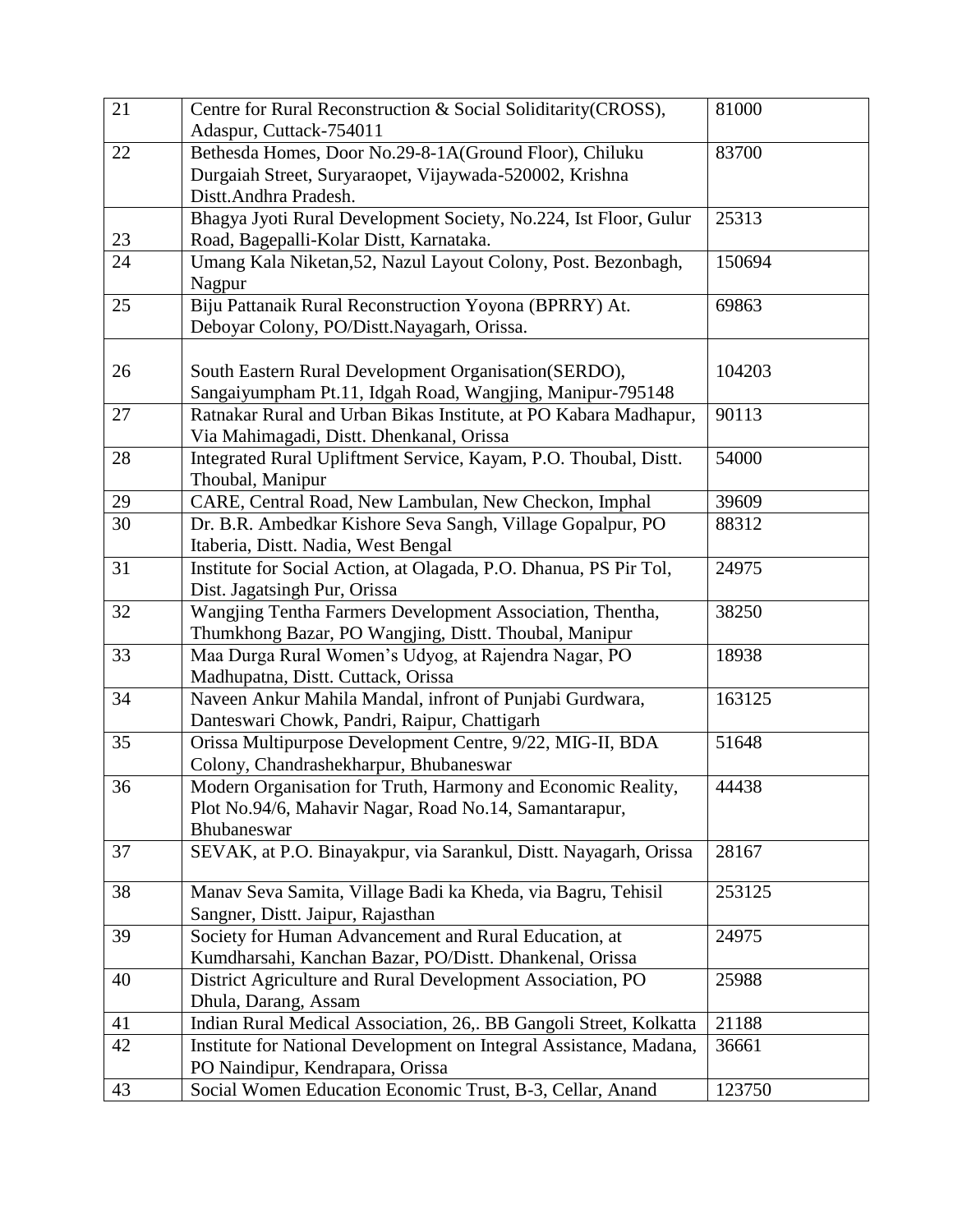|    | Mangal-3, Complex, Ambawadi, Ahemadabad, Gujarat                 |         |
|----|------------------------------------------------------------------|---------|
| 44 | ESWAR, Kodapala, Naindipur, Kendrapara, Orissa                   | 20587   |
| 45 | Kairali Rural Development Society, ANU Shoping Complex,          | 116437  |
|    | Kozhinjampara, Distt. Palakkad, kerala                           |         |
| 46 | Organisation for Rural Reconstruction and Social Service Action, | 58,809  |
|    | Kantilo, Distt. Nayagarh, Orissa                                 |         |
| 47 | Right Track, 15/9, Braunfeld Row, Mominpur, Kolkata              | 90900   |
| 48 | District Agricultural and Rural Development Association, Dhula,  | 172125  |
|    | Distt. Darrang, Assam                                            |         |
|    | Total                                                            | 3781296 |
|    |                                                                  |         |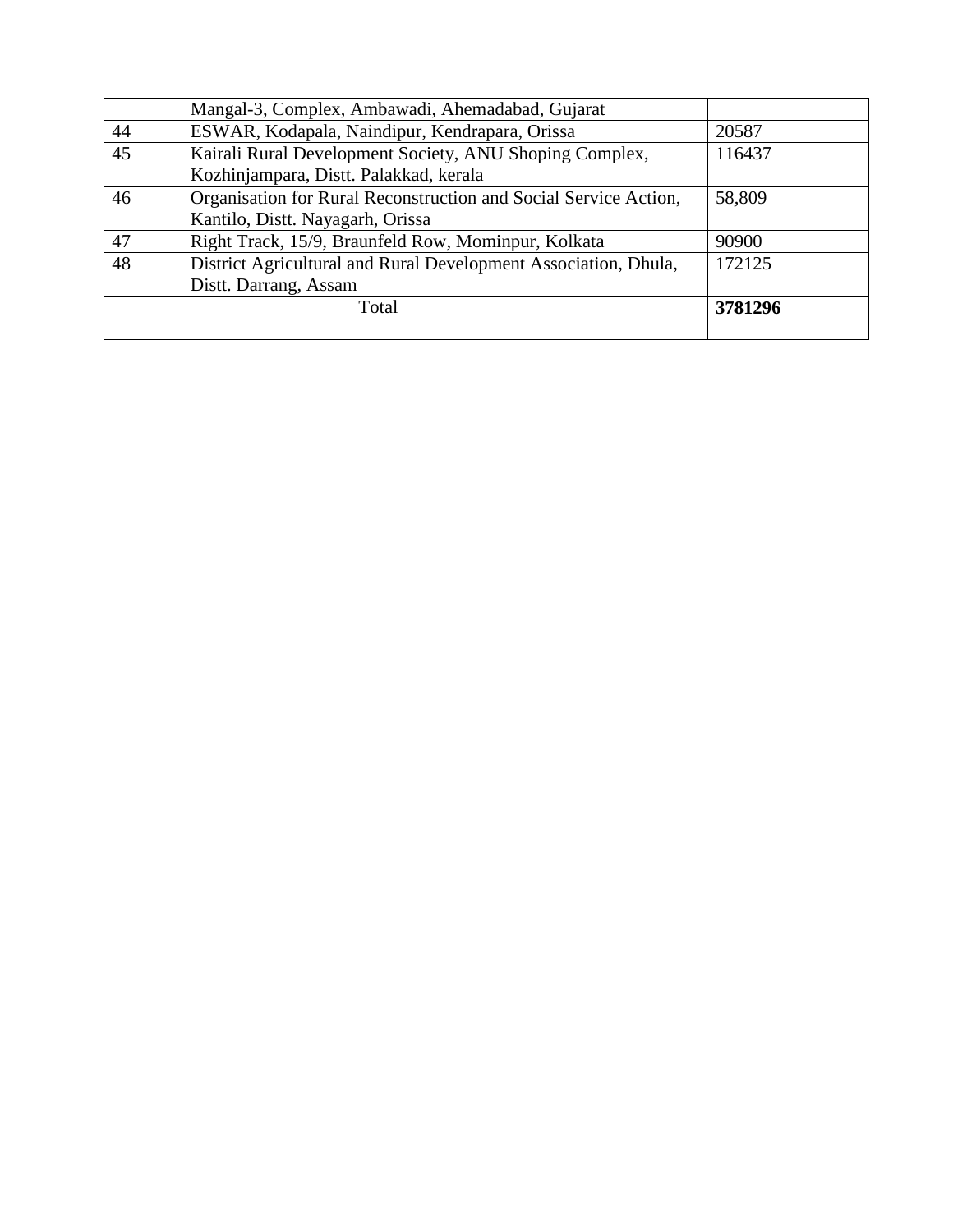# **GRANT IN AID RELEASED TO NGOs DURING 2008-09**

| S.No. | Name and Address of the NGO/VO                                                                                                                          | Amount of              |
|-------|---------------------------------------------------------------------------------------------------------------------------------------------------------|------------------------|
|       |                                                                                                                                                         | grant (Rs.)            |
| 1.    | Biju Pattanaik Rural Reconstruction Yojana (BPRRY) At. Debottar Colony,<br>P.O./Distt. Nayagarh, Orissa-752060                                          | $20,787/-$             |
| 2.    | Bright Association for Noble & Decent Human Undertaking, At Madhuban, 3rd<br>Lane, P.O. Puri, Distt. Puri, Orissa-7522002                               | $95,625/-$             |
| 3.    | Dr. B.R. Ambedkar Adibasi Harijan Gramya Unnayan Seba Parisad, Odagaon<br>Block, At Arada, P.O. Panchirida via Sarankul, Distt. Nagagarh, Orissa-752028 | 1,58,536/-             |
| 4.    | Kheda Jila Mahila & Bal Vikas Sangh, C-9, Ayojan Nagar, Nr. Shreyas Crossing,<br>Paldi, Ahmedabad, Gujarat-380007                                       | $14,812/-$             |
| 5.    | <b>Humanity Association</b>                                                                                                                             | 28,298/-               |
|       | 39, Hemchakraverty Lane, Howrah, Kolkata-711101                                                                                                         |                        |
| 6.    | Bathesda Homes, Door No.29-6-1A (Grd Floor), Chiluku Durgaiah Street,                                                                                   | $27,900/-$             |
|       | Suryaraopet Vijwada-2, Krishna Distt. Andhra Pradesh                                                                                                    |                        |
| 7.    | Garden Reach Bangal Basti Academy Development Society, G-38, Bangla<br>Basti, Garden Reach Road, Kolkata-700024                                         | $27,938/-$             |
| 8.    | Epamlamdam Development, Wangjing, S.K. Leikai, P.o. Wangjing, distt.<br>Thoubal, Manipur-795148                                                         | $47,250/-$             |
| 9.    | Centre for Rural Upliftment Service(CRUS), Wangbal Kanal Maya, Thoubal<br>distt. B.P.O. Wangbal, Manipur-795138                                         | $67,781/-$             |
| 10.   | Chtropala Luna Delta Coop. Khadi & Village Industry, At Nagripara, P.o.<br>chanchal. Distt. Kendrapara, Orissa-754210                                   | $24,975/-$             |
| 11.   | Foundation of Rural Development(FORD), Wangjing, Heitupokpi Leikai,<br>Thoubal distt. Manipur-795148                                                    | $67,781/-$             |
| 12.   | Mahhila Udyog Prashikshan Samiti, Baran, Rajasthan-325205                                                                                               | 79,031/-               |
| 13.   | Centre for Women Development, Keishanthang Elangbam, P.O. Imphal,<br>Manipur-795001                                                                     | 29,550/-               |
| 14.   | Women in Action for Rural Development Organisation (WARDO), Wangbal<br>Maya Leikai, BPO Wangbal, Thoubal Distt. Manipur-795138                          | 73,406/-               |
| 15.   | The Rayalaseema Christian Harijan and Other Backward Classes Society<br>Welfare Society, Vampalli, Andhra Pradesh                                       | $23,801/-$             |
| 16.   | Azad Navyuvak Mandal Sansthan, Ganesh Nagar, Dausa, Rajasthan-303303                                                                                    | $\overline{21,075}$ /- |
| 17.   | Jeevana Sravantha Drought Association, Door No.1-358, Dawaraka Nagar,<br>Anantpur Distt., Andhra Pradesh-515004                                         | $22,688/-$             |
| 18.   | Centre for Social Development, 68, Barrack Road, Barrackpore, 24<br>Parganas(N), West Bengal-1                                                          | $18,937/-$             |
| 19.   | Krushi Adivasi Self Help Society, At/PO Batira, Via Rahama, distt. Kendrapara,<br>Orissa-754140                                                         | $35,100/-$             |
| 20.   | United rural Development Service, Heirok Heituppokpi, Thoubal Distt., P.O.<br>Wangjing, Manipur-795148                                                  | $33,187/-$             |
| 21.   | People Development Society(PDS), Wangjing Hodamba, Mayi Leikai, P.O.<br>Wangjing, Manipur-795148                                                        | $33,187/-$             |
| 22.   | Greenland Organisation for Women, Moirangkhom sougalian Leirak, Imphal                                                                                  | $45,000/-$             |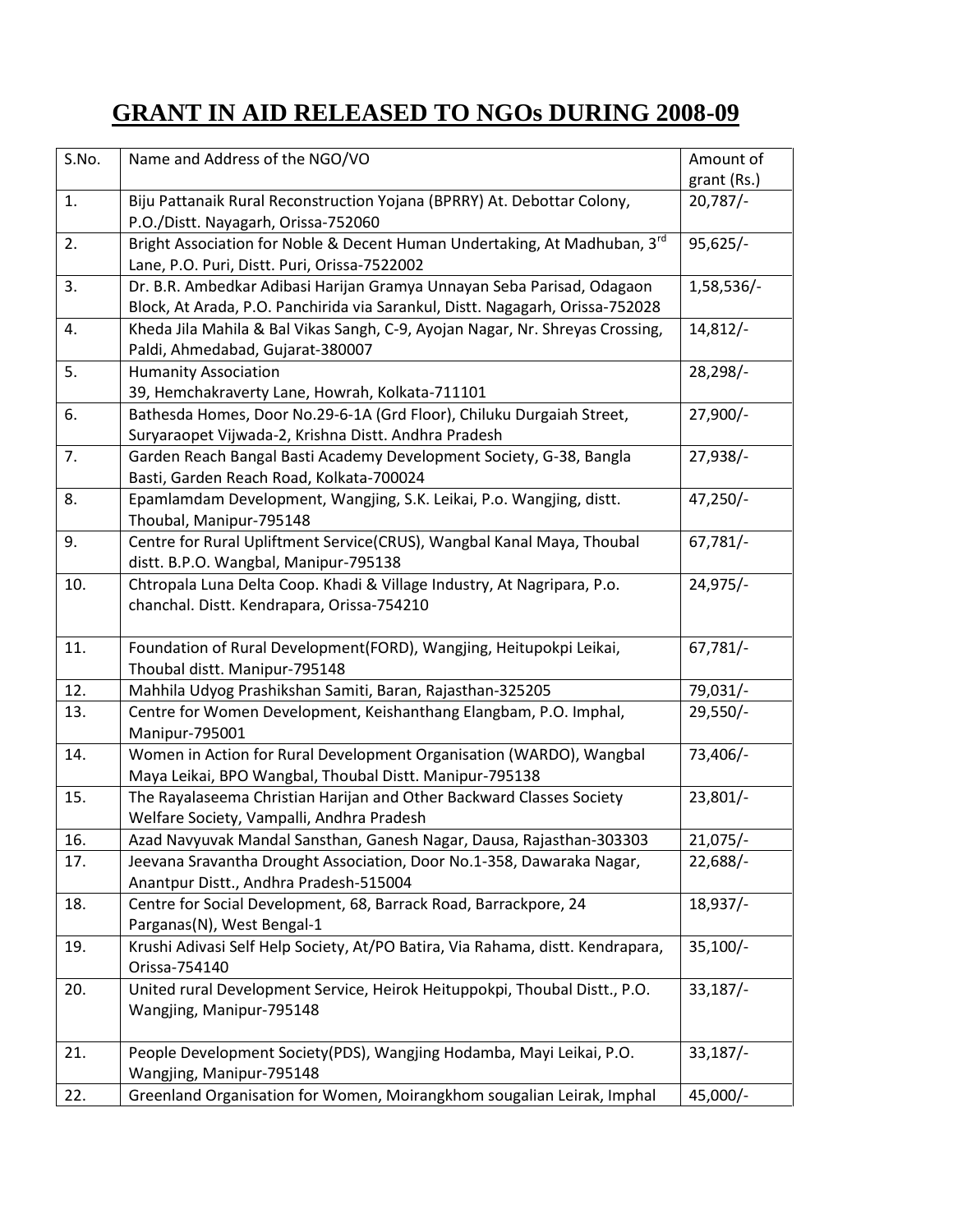|     | West Distt., Manipur-795001                                                           |             |
|-----|---------------------------------------------------------------------------------------|-------------|
| 23. | Dum Dum Park Unayani Samanay, 172, Lake Town, Block-A, Kolkata, West<br>Bengal-700089 | $47,531/-$  |
| 24. | Anchalika Yuba Parishad, At. Ganakia, P.o Ayaba, Distt. kendrapara, Orissa-30         | 73,406/-    |
| 25. | Abhiyan, Rao's House, 1 <sup>st</sup> Floor, Gondpara, Bilaspur, Chattisgarh-459001   | 25,763/     |
| 26. | Maa Durga Rural Women's Udyog, Rajendranagar, P.o. Madhupatna, Cuttack,               | 92,981/-    |
|     | Orissa                                                                                |             |
| 27. | Sakuntala Gramodyog & Social Action(SG&SA) At/PO Khanpara, Distt.                     | $61,988/-$  |
|     | Nayagarh, Orissa                                                                      |             |
| 28. | Dr. B.R. ambedkar Prashikshan Sansthan, Prabhat House, Linke Road,                    | $56,419/$ - |
|     | Ratangarh, Distt. Churu, Rajasthan                                                    |             |
|     | <b>TOTAL</b>                                                                          | 13,54,733/- |
|     |                                                                                       |             |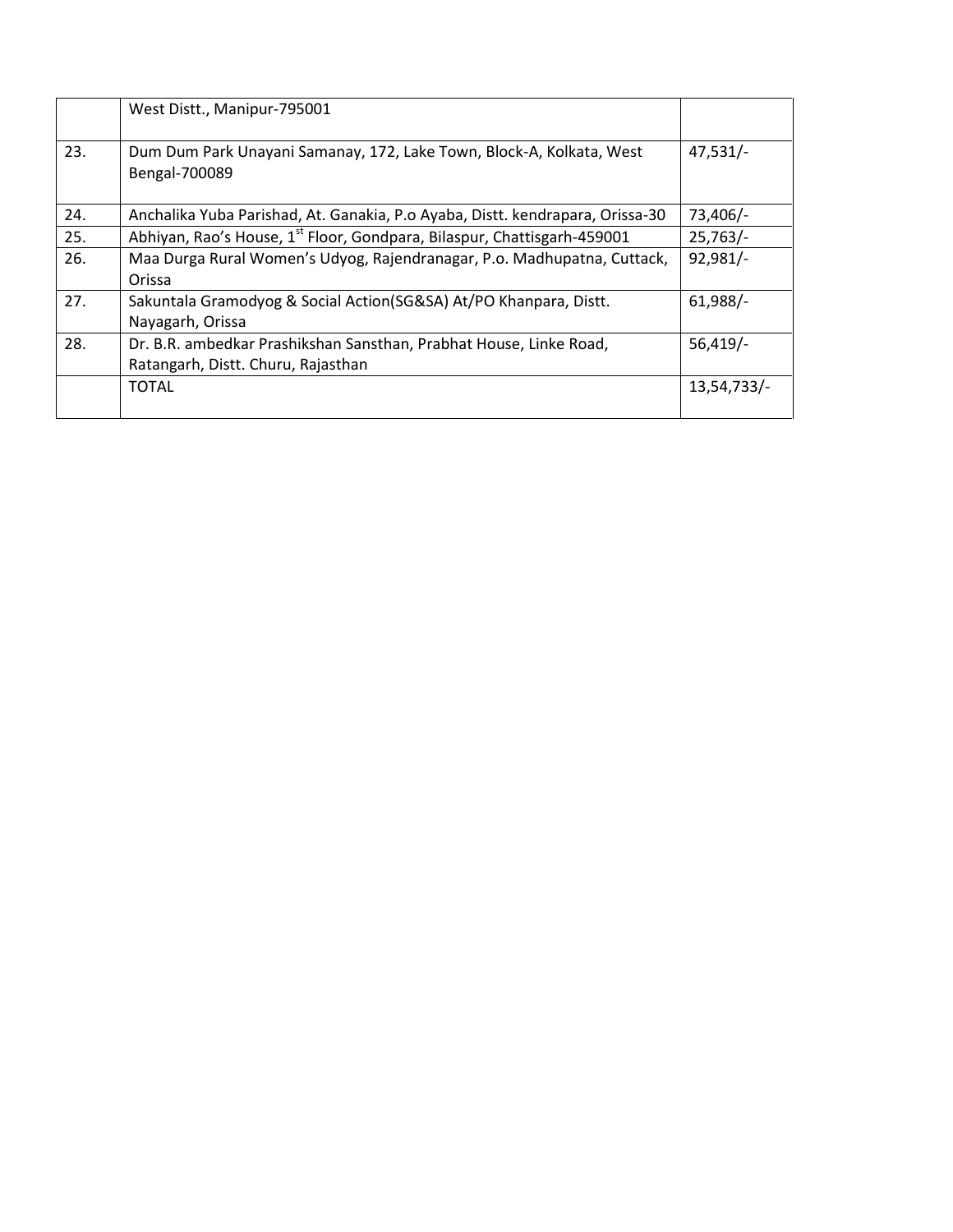## **GRANT IN AID RELEASED TO NGOs DURING 2009-10**

| S.No. | Name & address of the NGO/VO                                                                  | Amount of  |
|-------|-----------------------------------------------------------------------------------------------|------------|
|       |                                                                                               | Grant(Rs.) |
| 1.    | Basudeb Pathagar, AT/PO Nuagaon, Via Niali, Distt. Cuttack, Orissa-4                          | 129994     |
| 2.    | Upliftment of Human Resource and Vocational Training Institute,                               | 124875     |
|       | Wangjing, Sorokhaibam, P.O. Wangjing, Thoubal Distt, Manipur-                                 |            |
|       | 795148                                                                                        |            |
| 3.    | Participatory and Reconstruction Institute Action(PRIA), At/PO Laulai                         | 101869     |
|       | Via Goidia, Distt. Dhenkanal, Orissa-759016                                                   |            |
| 4.    | Bapu Yuvak Sangha At Kunja Kanta, Near A-1 Broilere, P.O./Distt.                              | 141244     |
|       | Dhenkanal, Orissa-759001                                                                      |            |
| 5.    | Rural Integrated and Social Education Society(RISES), Near RCM                                | 62156      |
|       | Church, Adoni Road, Pattikonda, Kurnool Distt, Andhra Pradesh-                                |            |
| 6.    | 518380                                                                                        |            |
|       | Jaluguti Agragami Mahila Samity, P.O. Jaluguti, Block Kaili, Morigaon<br>Distt., Assam-782104 | 92813      |
| 7.    | Rural Girijana Welfare Society, Papireddypalli Village, Somandpalli                           | 124369     |
|       | Mandal, Anantpur Distt., Andhra Pradesh-515122                                                |            |
| 8.    | Rural Environment Awaremess Training Institute(REATI), Behind                                 | 124369     |
|       | Haryana Dharam Kanta, Gaytri Nagar, Dausa, Rajasthan-302303.                                  |            |
| 9.    | Friends' Associatin for Human Wefare, 59/C, Satyen Roy Road,                                  | 89,438     |
|       | Kolkata-34                                                                                    |            |
| 10.   | Umang Kala Niketan, 52, Nazul Lay Out Colony, Post Bezonbagh,                                 | 50,231     |
|       | Nagpur, Maharashtra-4                                                                         |            |
| 11.   | Nutanhate Hospitalpara Khadi Unnyan Samiti, Vill * P.O. Nutanhat,                             | 53,138     |
|       | Distt Burdwan, West Bengal                                                                    |            |
| 12.   | Barbasudevpur Deshpran Pragati Sagha, Vill Barbasudevpur, P.O.                                | 41,344     |
|       | Paikheri, PS Bhagwanpur, Distt. Purba Medinipur, West Bengal-1                                |            |
| 13.   | Kairali Rural Development Society(KARDS), ANU Shoping Complex,                                | 38,813     |
|       | Kozhinjampara (PO), Distt. Palakkad, Kerala-55                                                |            |
| 14.   | Umang Kala Niketan, 52, Nazul Lay Out Colony, Post Bezonbagh,                                 | 82,181     |
|       | Nagpur, Maharashtra-4                                                                         |            |
| 15.   | SNEKITHI, V. Puthur, Sathiymangalam Post, Kulithalia (TK), Karur Distt.                       | 54,619     |
| 16.   | Tamilnadu-20<br>Right Track, 15/9, Branfield Row, Mominpur, Kolkata-27                        | 30,300     |
| 17.   | Dum Dum Park Unayani Samanay, 172, Lake Town, Block-A, Kolkata,                               | 15,844     |
|       | West Bengal-700089                                                                            |            |
|       |                                                                                               |            |
| 18.   | Manav Sewa Samiti, Vill: Badi Ka Kheda, Post Bagru, Distt. Jaipur,                            | $84,375/-$ |
|       | Rajasthan                                                                                     |            |
| 19.   | Rural Environment Awareness Training Institute(REATI), Behind                                 | 41,456/-   |
|       | Haryana Dhram Kanta, Gayatri Nagar, Dausa, Rajasthan                                          |            |
| 20.   | Literates Welfare Association(LAW). Main Road, Kadakalaikundu(PO),                            | 19,125     |
|       | Aundipatti Taluk, Theni Distt., Tamil Nadu-625579                                             |            |
|       | <b>Total</b>                                                                                  | 15,02,553  |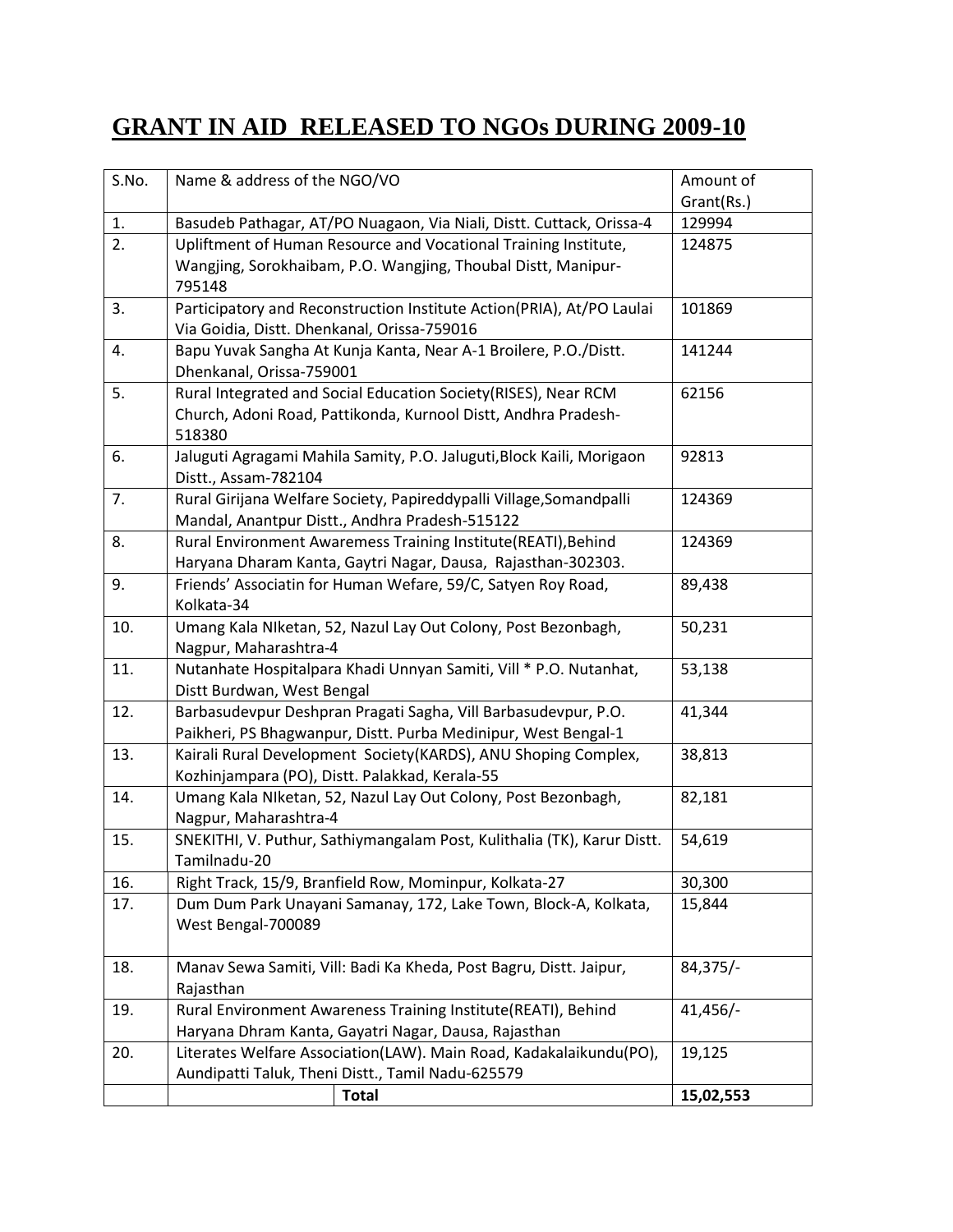| S.No. | File No.                    | Name & address of the NGO/VO                                                                                                                  | Amount<br>Released |
|-------|-----------------------------|-----------------------------------------------------------------------------------------------------------------------------------------------|--------------------|
| 1.    | S-42025/32/2007-<br>C&WL-II | Eswar at Kodapala, P.O. Nandipur, Via<br>Garadpur, Distt. Kendrapara, Orissa                                                                  | 6863               |
| 2.    | S-42050/02/2005-<br>C&WL-II | Philanthropic Society, Wangjing<br>Heitupokpi, P.O. Wangjing, thoubal Distt,<br>Manipur-48                                                    | 34613              |
| 3.    | S-42050/07/2007-<br>C&WL-II | Bhagya Jyothi Rural Development Society,<br>No.224, 1sty Block, Gulur Road,<br>Begepalli, Kolar Distt. Karnataka                              | 8437               |
| 4.    | S-42050/12/2008-<br>C&WL-II | Friends Association for Human Welfare,<br>59/C, Satyen Roy Road, Kolkata-34                                                                   | 29812              |
| 5.    | S-42050/71/2007-<br>C&WL-II | Mahila Udyog Prashikshan Samiti, Krishna<br>Colony, Hospital Road, Baran, Rajasthan-5                                                         | 26344              |
| 6.    | S-42050/42/2004-<br>C&WL-II | Dr. B.R. Ambedkar Prashikshan Sansthan,<br>Prabhat House, Link Road, Rattangarh,<br>Distt. Churu, Rajasthan-22                                | 18806              |
| 7.    | S-42050/13/2006-<br>C&WL-II | Naveen Ankur Mahila Mandal, Infront of<br>Punjabi Gurudwara, Danteshwari Chowk,<br>Pandri, Raipur, Chattigarh-1                               | 54375              |
| 8.    | S-42050/12/2005-<br>C&WL-II | Virutcham Magalair Munnetra Kaizangiam<br>(VMMK), 51/23, Seethakathi Street,<br>Virudhunagar Distt., Tamilnadu-1                              | 32906              |
| 9.    | S-42025/11/2003-<br>C&WL-II | Rural Service Agency(RUSA), Palace<br>Compound, Imphal(West), Manipur                                                                         | 74588              |
| 10.   | S-42025/28/2008-<br>C&WL-II | Social Organisatin for Voluntary<br>Action(SOVA), At. Bhojadeipur, P.O.<br>Sadasibapur, Distt. Dhenkanal, Odisha                              | 135000             |
| 11.   | S-42025/03/2009-<br>C&WL-II | Barrackpore Sahayogi Social Welfare<br>Society, 5, Madhupandit Road, P.O.<br>Talpukur, Barrackpore, 24 Parganas Distt.,<br><b>West Bengal</b> | 63282              |
| 12.   | S-42025/07/2009-<br>C&WL-II | Sadau Asom Gramya Puthibharal Santha,<br>Telipatty Chanmari Path, P.O. Haibargaon,<br>Sankarnagar, Nagaon, Assam-2                            | 92475              |
| 13.   | S-42025/13/2009-<br>C&WL-II | Garden Reach Bangla Basti Academic<br>Development Society, Garden Reach Road,<br>PO. & PS Garden Reach, Kolkata, West<br>Bengal               | 77625              |
| 14.   | S-42025/18/2008-<br>C&WL-II | Banki Anchalika Adibasi Harijan Kalyana<br>Parisad, P.O. Banki, Distt. Cuttack, Orissa-<br>754 008                                            | 66995              |

#### **LIST OF ORGANISATIONS SANCTIONED GRANT IN AID DURING 2010-11**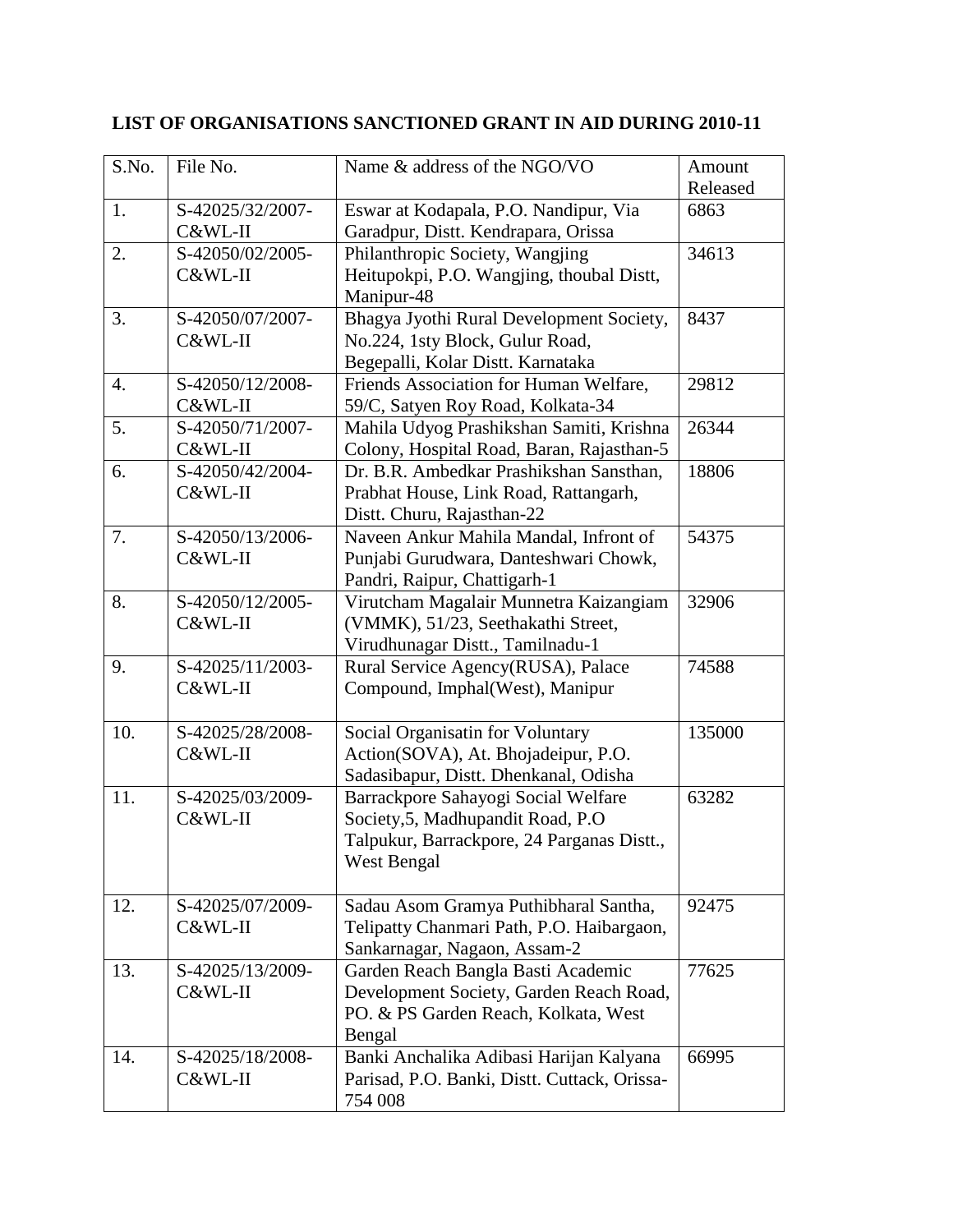| 15. | S-42025/15/2009- | Uku Una Welfare Society, 'E' Sector,            | 77288     |
|-----|------------------|-------------------------------------------------|-----------|
|     | C&WL-II          | Naharlagun, Distt. Papum Pare, Arunachal        |           |
|     |                  | Pradesh                                         |           |
| 16. | S-42025/05/2009- | Dunlop Women Association for Social             | 81255     |
|     | C&WL-II          | Action, 156/58A, B.T. Road, 'Gitanjali',        |           |
|     |                  | Flat No.1, Kolkata, West Bengal                 |           |
| 17. | S-42025/74/2007- | Rural Girijana Welfare Society, Papireddy       | 41456     |
|     | C&WL-II          | Palli Village, Somandepalli Mandal,             |           |
|     |                  | <b>Anantpur District Andhra Pradesh-22</b>      |           |
| 18. | S-42025/18/2007- | Narayani Mahila Mandal, At Padanpur             | 123975    |
|     | C&WL-II          | (Main Road Side), P.O. Bhimpur, Via             |           |
|     |                  | Jatni, Distt. Khurda, Odisha                    |           |
| 19. | S-42025/12/2009- | Ichapur Brahmanpara Shilpa Niketan,             | 120375    |
|     | C&WL-II          | Ichapur Brahmanpara, P.O. Ichapur,              |           |
|     |                  | Nawabganj, Distt. North 24 Parganas,            |           |
|     |                  | <b>West Bengal</b>                              |           |
| 20. | S-42025/09/2009- | <b>Action for Women and Rural</b>               | 154969    |
|     | C&WL-II          | Development(AWARD), 1 <sup>st</sup> Floor, Eden |           |
|     |                  | Home, Hebrom Veng, Meetei Langol,               |           |
|     |                  | Imphal (West), Manipur                          |           |
| 21. | S-42025/26/2007- | Ratnakar Rural & Urban Bikas                    | 30,037    |
|     | C&WL-II          | Institute(RRUBI), At Kabra, P.O. Mabra          |           |
|     |                  | Madhapur, Dhenkanal, Orissa                     |           |
|     |                  | <b>TOTAL</b>                                    | 13,51,476 |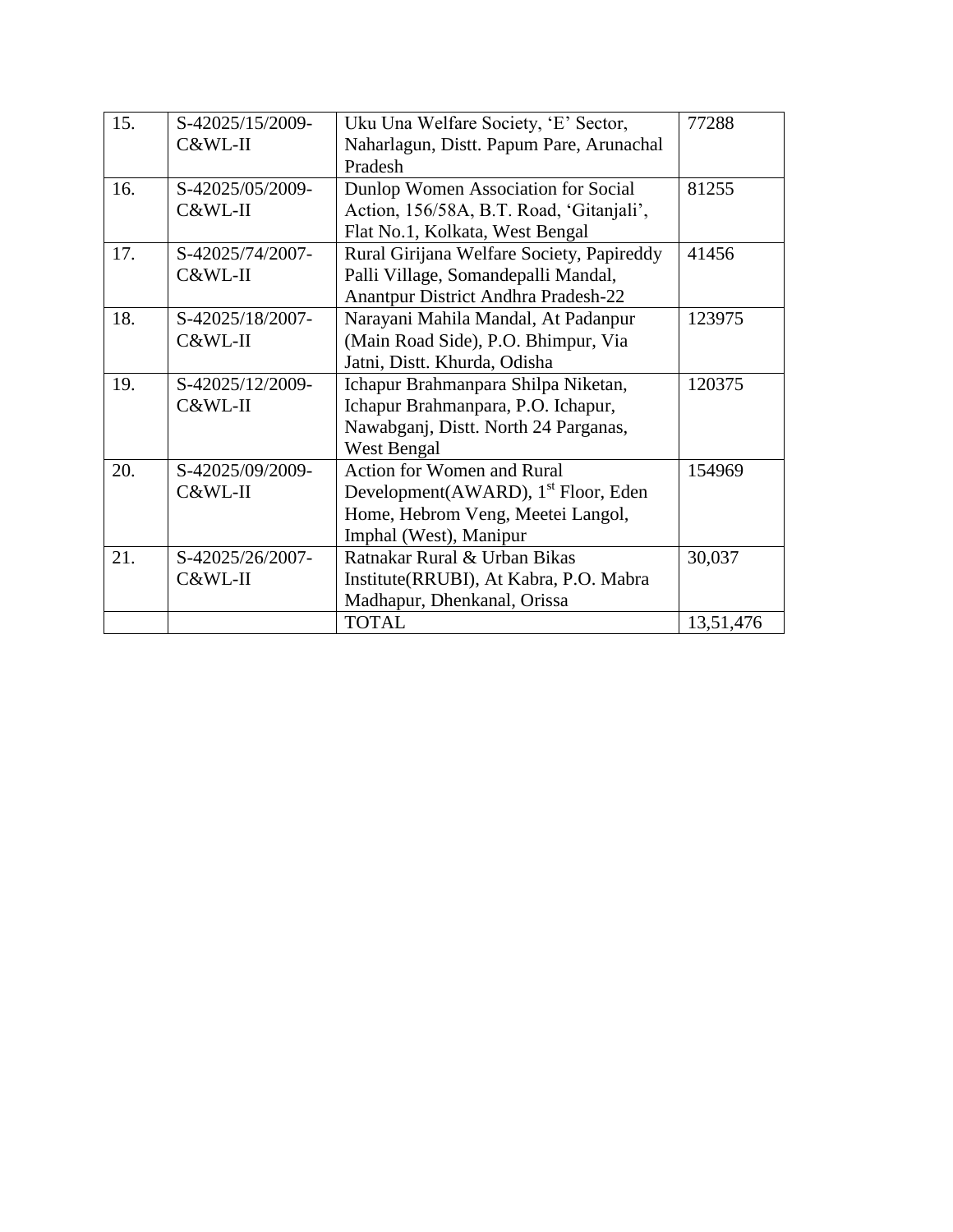#### **LIST OF ORGANISATIONS SANCTIONED GRANT IN AID DURING 2011-12**

| S.No.            | File No.                    | Name & address of the NGO/VO                                                                                                                                   | <b>Amount</b><br><b>Released</b> |
|------------------|-----------------------------|----------------------------------------------------------------------------------------------------------------------------------------------------------------|----------------------------------|
| 1.               | S-42025/35/2007-<br>C&WL-II | Organization<br>for<br>Truth<br>$\&$<br>Modern<br>Economic<br>Reality(MOTHER), Plot No.94/6, Mahavir Nagar, Road<br>No.14, Samantarpur, Bhaubaneswar, Orissa-2 | 14,812/                          |
| 2.               | S-42025/25/2007-<br>C&WL-II | Centre for Rural REconstructin and Social<br>Solidarity(CROSS), At/PO Adaspur, Distt. Cuttack,<br>Orissa-11                                                    | $27,000/-$                       |
| 3.               | S-42025/15/2007-<br>C&WL-II | Institute for National Development On Integral<br>Assistant(INDIA), At Madana, P.O. Naindipur, Via<br>Garadpur, Distt. Kendrapara, Orissa-3                    | $12,220/-$                       |
| $\overline{4}$ . | S-42025/17/2008-<br>C&WL-II | Bapu Yuvak Sangh, At Kunjakanta, Near A-1, Broiler,<br>P.O./Distt. Dhenkanal, Orissa-1                                                                         | 47,081                           |
| 5.               | S-42025/14/2008-<br>C&WL-II | Participatory and Reconstruction Indtitute<br>Action(PRIA), At/PO Laulai-via-Gondia, Distt.<br>Dhenkanal                                                       | 33,956/-                         |
| 6.               | S-42025/38/2004-<br>C&WL-II | Schedule Tribe and Backward Classes Forming Society,<br>B.O. Bhupathipalli (Post), Marakpur Mandal,<br>Prakasham Distt., Andhra Pradesh                        | 26,878/-                         |
| 7.               | S-42025/13/2008-<br>C&WL-II | Jaluguti Agragami Mahila Samity, P.O. Jaluguti, Block<br>Kapili, Morigaon Disst., Assam                                                                        | $30,937/-$                       |
| 8.               | S-42025/41/2007-<br>C&WLII  | Centre of Rural upliftment Service (CFRUS), Warybal<br>Caval Maya, POThoubal, BPO, Wanybal Thoubal,<br>Distt. Manipur 795138                                   | $22,594/-$                       |
| 9.               | S-42025/46/2007-<br>C&WLII  | Rural Education and Sports Development Association<br>(RESDA) Wangbal Part -I, Thoubal Distt. PO Thoubal,<br>BPO Wangbel, Manipur - 795138                     | 91,875/-                         |
| 10.              | S-42025/53/07-<br>C&WL II   | Urban and Rural Development Agency, Malom<br>Teeliyaim, PO Teelihal, Hrpkal West Distt. Manipur<br>795140                                                      | $20,250/-$                       |
| 11.              | S-42025/13/2007-<br>C&WL II | SEVAK, At/PO Binayak peer, Via Sanarankeel, Distt.<br>Nayagarh, Orissa - 752080                                                                                | $9,389/$ -                       |
| 12.              | S-42045/45/2007-<br>C&WL II | Bright Ways, Terakhong, POMoirang, BPO Kumbi,<br>Thoubal Distt. Manipur                                                                                        | $91,875/-$                       |
| 13.              | S-42025/47/2007-<br>C&WL-II | Epamlamdam Development Institute (EPAM),<br>Wangjing S.K. Leikai, P.O. Wangjing, Thoubal Distt.,<br>Manipur-795148                                             | $15,750/-$                       |
| 14.              | S-42025/14/2005-<br>C&WL-II | Rural Institute for Community Health (RICH), Shanthi<br>Store Upstairs, Opp. RC Church, Kallikudi Main Road,<br>Karipatti, virudhungar Distt., Tamilnadu.      | $32,906/$ -                      |
| 15.              | S-42025/57/2007-<br>C&WL-II | Foundation of Rural Development (FORD), Wangjing<br>Heitupokpio Leikai, Thoubal Distt., Manipur- 795148                                                        | $22,594/-$                       |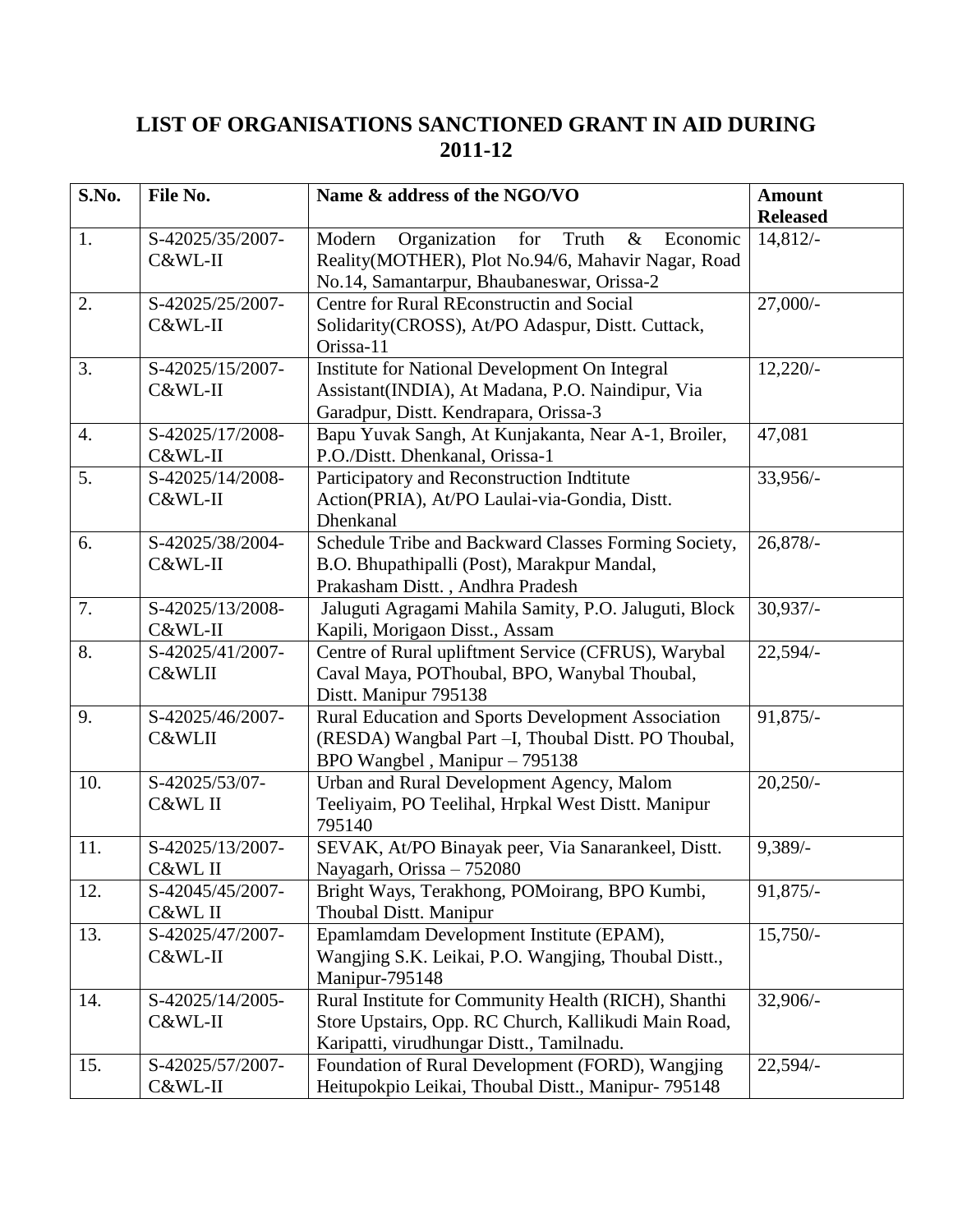| 16. | S-42025/22/2008- | Basudeb Pathagar, At/P.O. Juagan, Vil- Niali, Distt.-                                                 | $47,081/-$  |
|-----|------------------|-------------------------------------------------------------------------------------------------------|-------------|
|     | C&WL-II          | Cuttack, Orissa- 754004                                                                               |             |
| 17. | S-42025/52/2007- | Women in Actionfor Rural Development                                                                  | 24,469/-    |
|     | C&WL-II          | Organisation(WARDO), Wangbal Mayai Leikai,. P.O.                                                      |             |
|     |                  | Thoubal, B.P.O. Wangbal, Thoubal Distt., Manipur-                                                     |             |
|     |                  | 795138                                                                                                |             |
| 18. | S-42025/19/2005- | Rural Education and Agricultural Development                                                          | 19,088/-    |
|     | C&WL-II          | (READ), Vinnamangalam Post, Vaniyampadi Taluk,                                                        |             |
|     |                  | Vellore Distt., Tamilnadu-635807                                                                      |             |
| 19. | S-42025/05/2007- | Socio Oriental Fast Industrial Association (SOFIA),                                                   | 55,313/     |
|     | C&WL-II          | P.O./P.S. Phouden, Distt.- Thoubal, Manipur- 795138                                                   |             |
|     |                  |                                                                                                       |             |
| 20. | S-42025/11/2005- | Society for Community Development Project, 88,                                                        | $26,550/-$  |
|     | C&WL-II          | Seerangapalayam Road, Kumarasamypatty, Salem,                                                         |             |
|     |                  | Tamilnadu- 636007                                                                                     |             |
| 21. | S-42025/44/2007  | Integrated Rural Upliftment Service (IRUS), Kiyam,                                                    | $18,000/-$  |
|     | C&WL-II          | P.O. Thoubal, Distt. thoubal, Manipur- 7951138                                                        |             |
|     |                  |                                                                                                       |             |
| 22. | S-42025/13/2005- | <b>Social Education Economical Development Society</b>                                                | $41,963/$ - |
|     | C&WL-II          | (SEEDS), 202-D, Jeyaram Nagar, Athipatty, Sempatty                                                    |             |
|     |                  | (Post), Aruppukottai, Tamilnadu                                                                       |             |
| 23. | S-42025/08/2007- | Orissa Multipurpose Development Centre, 9/22, MIG-II,                                                 | 17,217/     |
|     | C&WL-II          | BDA Colony, Chandra Sekharpur, Orissa-16                                                              |             |
| 24. | S-42025/40/2007- | Social Women Education Economic Trust (SWEET),                                                        | $41,250/-$  |
|     | C&WL-II          | B/3, Cellav, Anand Mangal-3, Nr. Parimal Crossing, Raj                                                |             |
| 25. | S-42025/16/2006- | Nagar Club Lane, Ellisbridge, Amedabad-6                                                              |             |
|     | C&WL-II          | SNEKITHI, V. Puthur, Sathiyamangalam Post,                                                            | $18,206/-$  |
| 26. | S-42025/64/2007- | Kulithalia (Tk), Karur Distt., Tamilnadu-20<br>Rural Integrated and Social Education Society (RISES), | $20,719/$ - |
|     | C&WL-II          | Nr. RCM Church, Adoni Road, Pathkonda (M), Karnool                                                    |             |
|     |                  | Distt., Andhra Pradesh -518380                                                                        |             |
| 27. | S-42025/56/2007- | Greenland Organisation for Women, Moimgkham                                                           | $15,000/-$  |
|     | C&WL-II          | Sougalian Leirak, Imphal West, Manipur- 795001                                                        |             |
| 28. | S-42025/19/2006- | Ahmedabad Jilla Mahila & Bal Vikas Sangh, C-9,                                                        | $26,100/$ - |
|     | C&WL-II          | Ayojan Nagar, Nr. Shreyas Crossing, Paldi, Ahmedabad                                                  |             |
|     |                  | $-380007$                                                                                             |             |
| 29. | S-42025/34/2007- | Anchalika Yuba Parishad, At- Gandakia, P.O. Ayaba,                                                    | $24,469/$ - |
|     | C&WL-II          | Distt. Kendrapara, Orissa - 30                                                                        |             |
| 30. | S-42025/12/2007/ | Sakuntala Gramodyog & Social Action, At/P.O.                                                          | 20,662/     |
|     | C&WL-II          | Khandapara, Distt. Nayagarh, Orissa -77                                                               |             |
| 31. | S-42025/05/2009- | Dunlop Women Association for Social Action, 156-                                                      | $27,045/-$  |
|     | C&WL-II          | A/58-A, BT Road, Gitanjali, Flat No. 1, Kolkata, West                                                 |             |
|     |                  | Bengal-700108                                                                                         |             |
| 32. | S-42025/61/2007- | Upliftment of human Resource and Vocational Training                                                  | $41,625/-$  |
|     | C&WL-II          | Institute, Wangjing Sorokhaibam Leikai, P.O.                                                          |             |
|     |                  | Wangjing, Thoubal Distt., Manipur- 795148                                                             |             |